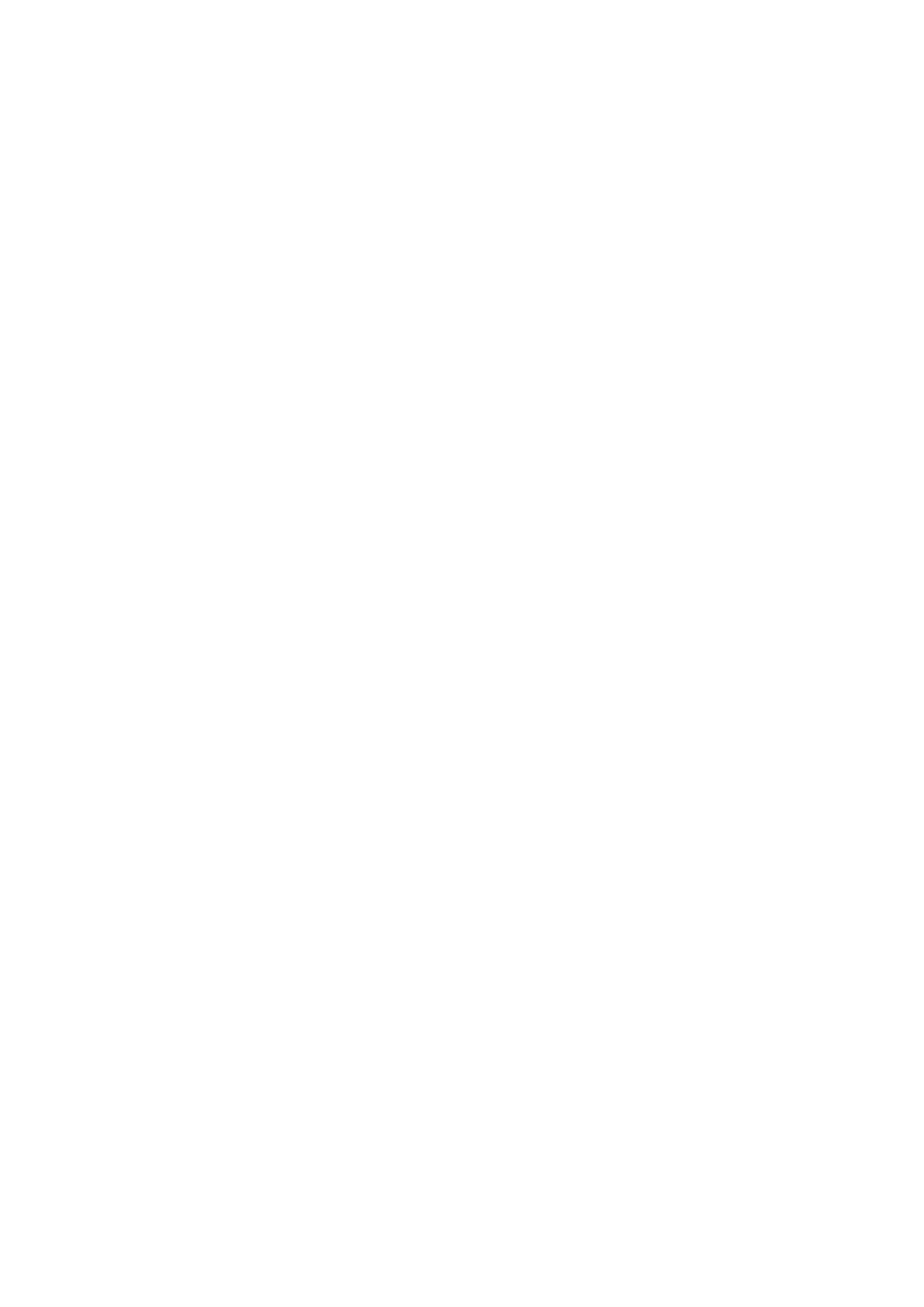

# Smoking Prohibition (Children in Motor Vehicles) (Scotland) Act 2016 **2016 asp 3**

# **CONTENTS**

 $\mathcal{L}_\text{max}$ 

#### Section

- 1 Offence of smoking in a motor vehicle with children
- 2 Fixed penalties
- 3 Powers to enter and require information
- 4 Interpretation
- 5 Regulations
- 6 Commencement
- 7 Short title

Schedule—Fixed penalty for offence under section 1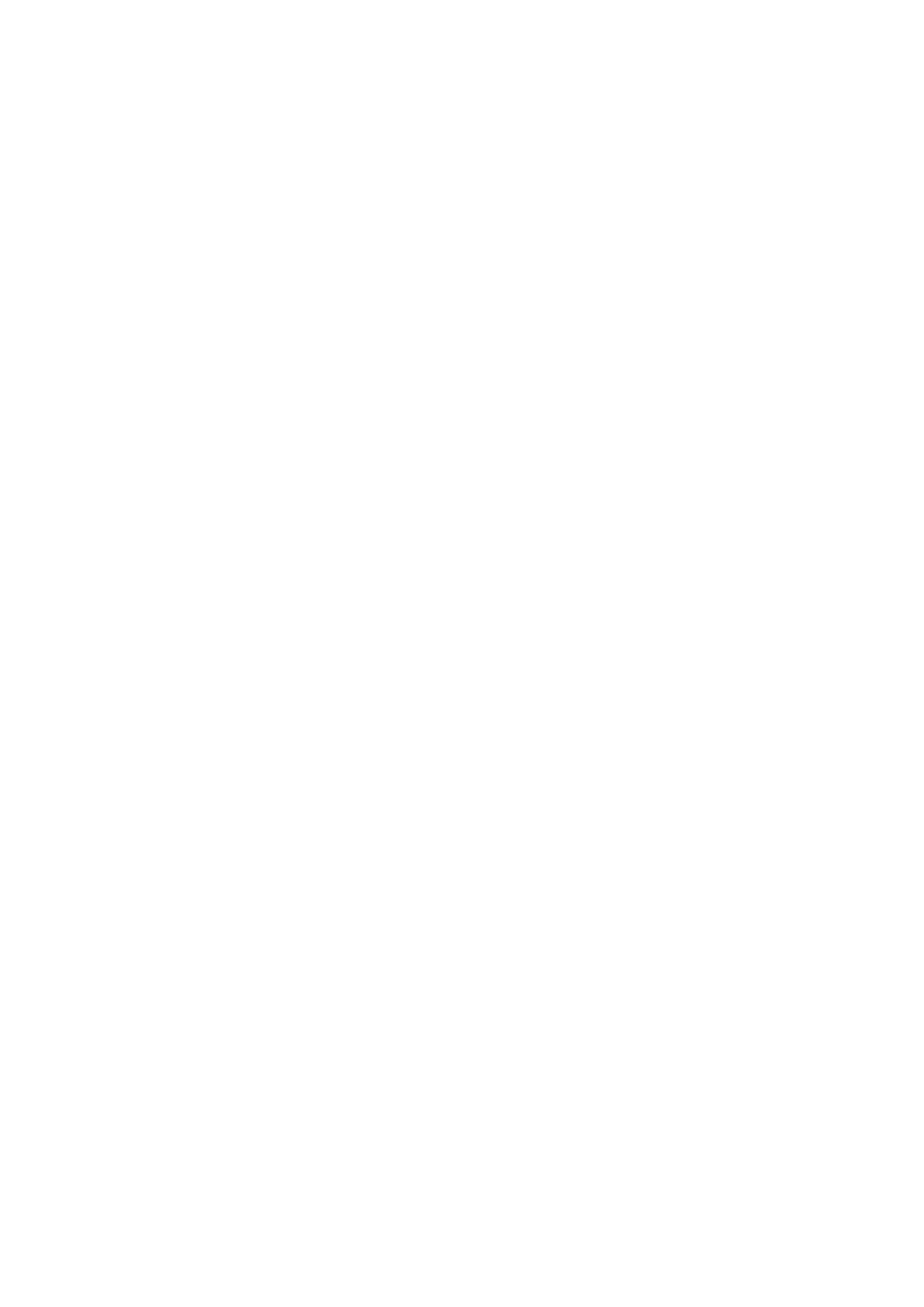

# Smoking Prohibition (Children in Motor Vehicles) (Scotland) Act 2016 **2016 asp 3**

# **The Bill for this Act of the Scottish Parliament was passed by the Parliament on 17th December 2015 and received Royal Assent on 21st January 2016**

An Act of the Scottish Parliament to prohibit smoking in private motor vehicles in the presence of children, subject to limited exceptions; and for connected purposes.

# **1 Offence of smoking in a motor vehicle with children**

- (1) It is an offence for an adult to smoke in a private motor vehicle when––
	- (a) there is a child in the vehicle, and
	- (b) the vehicle is in a public place.
- (2) Subsection (1) does not apply to a private motor vehicle that is designed or adapted for use as living accommodation and which, at the time the smoking occurs, is parked and is being used as living accommodation.
- (3) A person who commits an offence under subsection (1) is liable on summary conviction to a fine not exceeding level 3 on the standard scale.

# **2 Fixed penalties**

The schedule provides for fixed penalties for offences under section 1.

#### **3 Powers to enter and require information**

- (1) An authorised officer of a local authority may enter and search a private motor vehicle which is parked within the area of the local authority in order to ascertain whether an offence under section 1 has been or is being committed there.
- (2) A person who—
	- (a) an authorised officer of a local authority reasonably believes—
		- (i) is committing or has committed an offence under section 1, or
		- (ii) has information relating to such an offence, and
	- (b) fails without reasonable excuse to supply the officer with the person's name and address on being so required by the officer,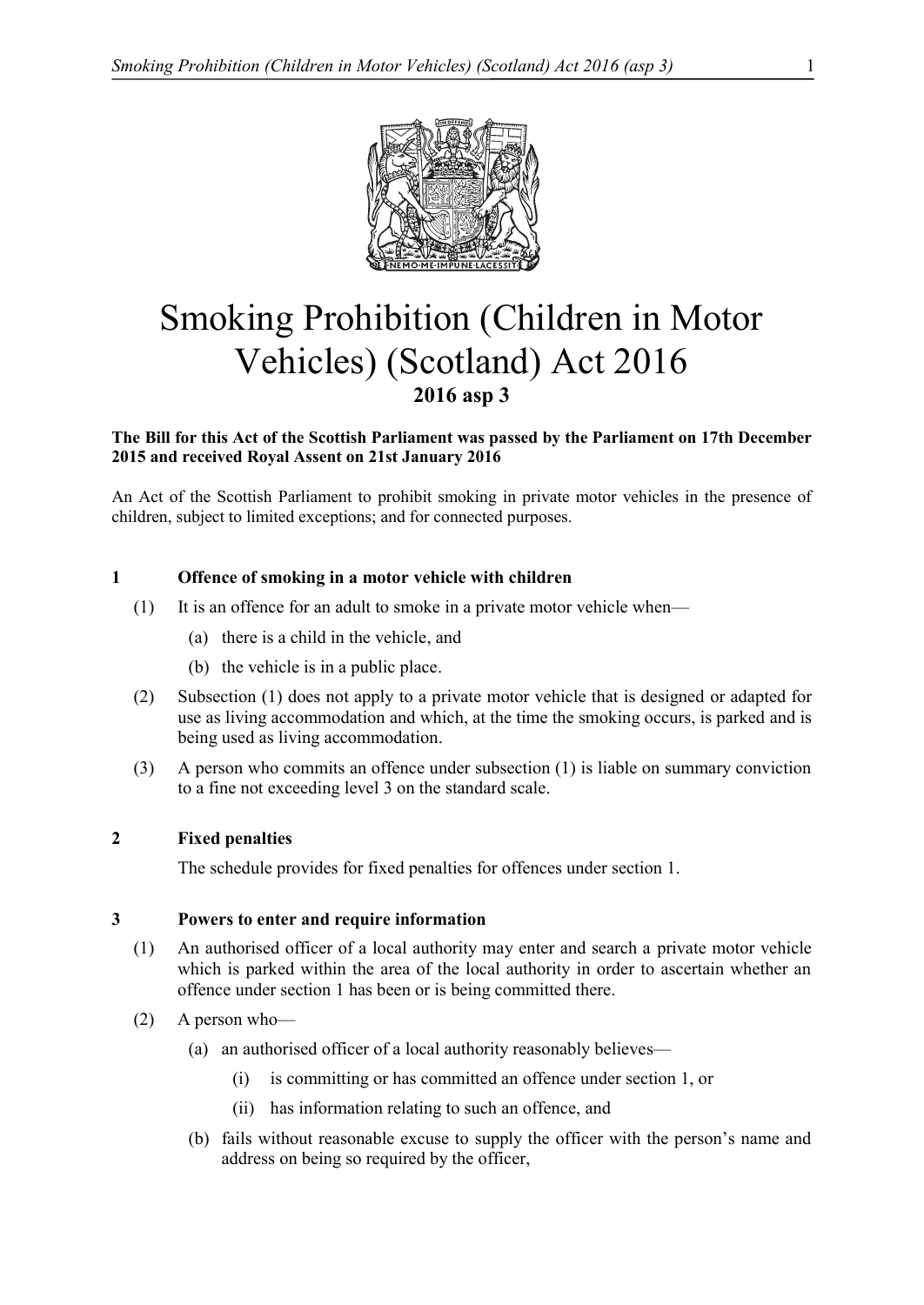commits an offence.

(3) A person who commits an offence under subsection (2) is liable on summary conviction to a fine not exceeding level 3 on the standard scale.

# **4 Interpretation**

 $(1)$  In this Act—

"adult" means a person aged 18 or over,

"car" means a motor vehicle which is not––

- (a) a goods vehicle, or
- (b) a vehicle of a type not commonly used as a private vehicle and unsuitable to be so used,

"child" means a person under the age of 18,

"motor cycle" means a mechanically propelled vehicle which is steered by means of handlebars attached to the front wheel,

"motor vehicle" means a mechanically propelled vehicle, other than a motor cycle, that is intended or adapted for use on roads,

"private hire car" has the meaning given by section 23(1) of the Civic Government (Scotland) Act 1982,

"private motor vehicle" means––

- (a) any car which is not a public transportation vehicle, and
- (b) any other motor vehicle which is used primarily for the private purposes of the person who owns it or of a person having the right to use it, provided that such right to use a vehicle does not include a reference to a person whose right to use the vehicle derives only from having paid, or undertaken to pay, for the use of the vehicle and its driver,

"public place" means a place to which the public, or a section of the public, has access whether on payment or otherwise,

"public transportation vehicle" means any vehicle available to the public as a means of transportation and includes a taxi and a private hire car,

"taxi" has the meaning given by section 23(1) of the Civic Government (Scotland) Act 1982.

- (2) In this Act, "to smoke" means to smoke tobacco, any substance or mixture which includes it or any other substance or mixture; and a person is to be taken as smoking if the person is holding or otherwise in possession or control of lit tobacco, of any lit substance or mixture which includes tobacco or of any other lit substance or mixture which is in a form or in a receptacle in which it can be smoked.
- (3) The Scottish Ministers may by regulations alter any of the following definitions in subsection  $(1)$ —

"car",

"private motor vehicle",

"public transportation vehicle".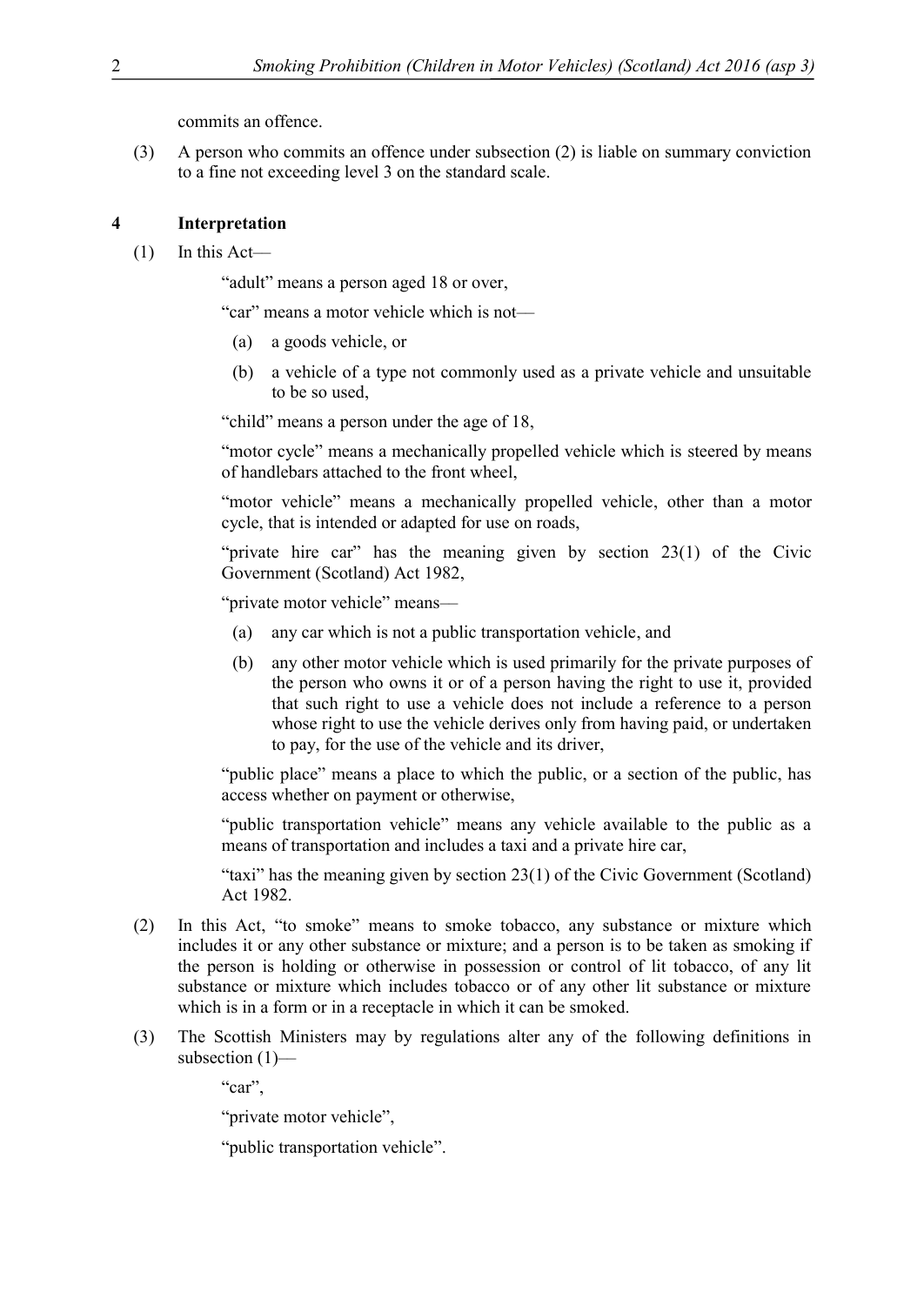# **5 Regulations**

- (1) Any power of the Scottish Ministers to make regulations under this Act includes power to make incidental, supplementary, consequential, transitional, transitory or saving provision.
- (2) Regulations under the following provisions are subject to the affirmative procedure—
	- (a) section  $4(3)$ ,
	- (b) paragraph 2 of the schedule,
	- (c) paragraph 11(a) of the schedule,
	- (d) paragraph 12 of the schedule.
- (3) Regulations under paragraph 11(b) of the schedule are subject to the negative procedure.

# **6 Commencement**

- (1) Sections 4 and 5, this section, section 7 and paragraphs 11 and 12 of the schedule come into force on the day after Royal Assent.
- (2) The remaining provisions of this Act come into force on such day as the Scottish Ministers may by regulations appoint.
- (3) Different days may be appointed for different purposes.

# **7 Short title**

The short title of this Act is the Smoking Prohibition (Children in Motor Vehicles) (Scotland) Act 2016.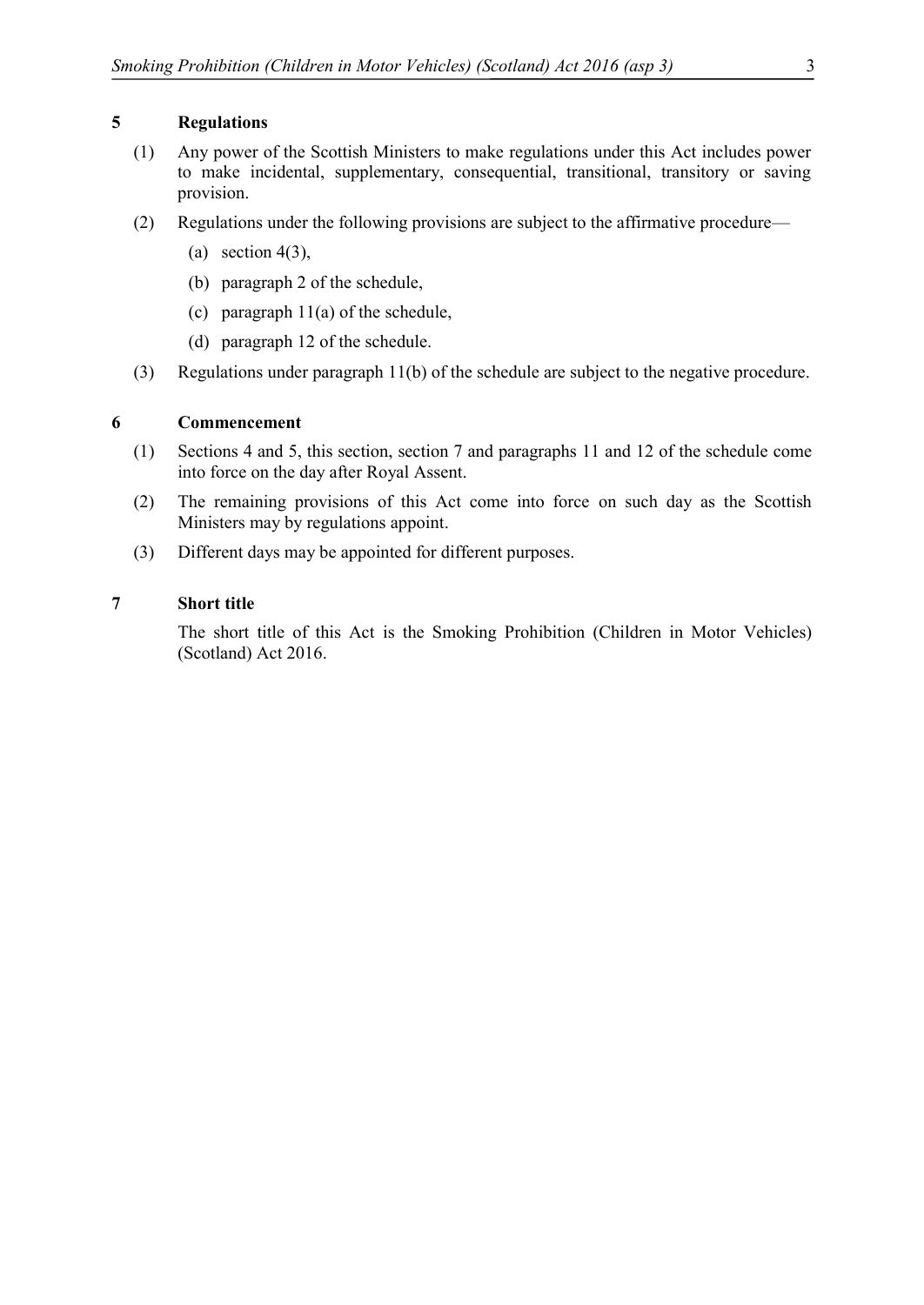# **SCHEDULE**

# *(introduced by section 2)*

### FIXED PENALTY FOR OFFENCE UNDER SECTION 1

## *Power to give fixed penalty notices*

- 1 (1) An authorised officer of a local authority may, if having reason to believe that a person is committing or has committed an offence under section 1 within the area of the local authority, give that person a fixed penalty notice.
	- (2) A constable may, if having reason to believe that a person is committing or has committed an offence under section 1, give that person a fixed penalty notice.
	- (3) In this schedule, "fixed penalty notice" means a notice offering a person the opportunity of discharging any liability to conviction for an offence under section 1 by payment of a fixed penalty.
- 2 A fixed penalty notice for an offence under section 1 may not be given after such time relating to the offence as may be prescribed by regulations made by the Scottish Ministers.

#### *Contents of fixed penalty notice*

- 3 (1) A fixed penalty notice must identify the offence under section 1 and give reasonable particulars of the circumstances alleged to constitute that offence.
	- (2) A fixed penalty notice must also state—
		- (a) the amount of the penalty and the period within which it may be paid,
		- (b) the person to whom and the address at which payment may be made,
		- (c) the method or methods by which payment may be made,
		- (d) the person to whom and the address at which any representations relating to the notice may be made,
		- (e) the consequences of not making a payment within the period for payment.
	- (3) The person specified under sub-paragraph (2)(b) must be the local authority in the area of which the offence was alleged to have been committed or a person acting on its behalf.

#### *The amount of the penalty and the period for payment*

- 4 (1) The fixed penalty for an offence under section 1 is £100.
	- (2) The period for payment of the fixed penalty is the period of 29 days beginning with the day on which the notice is given.
	- (3) The local authority may extend the period for paying the fixed penalty in any particular case if it considers it appropriate to do so.

#### *Effect of notice and payment of penalty*

5 (1) This paragraph applies where a person is served with a fixed penalty notice in respect of an offence under section 1.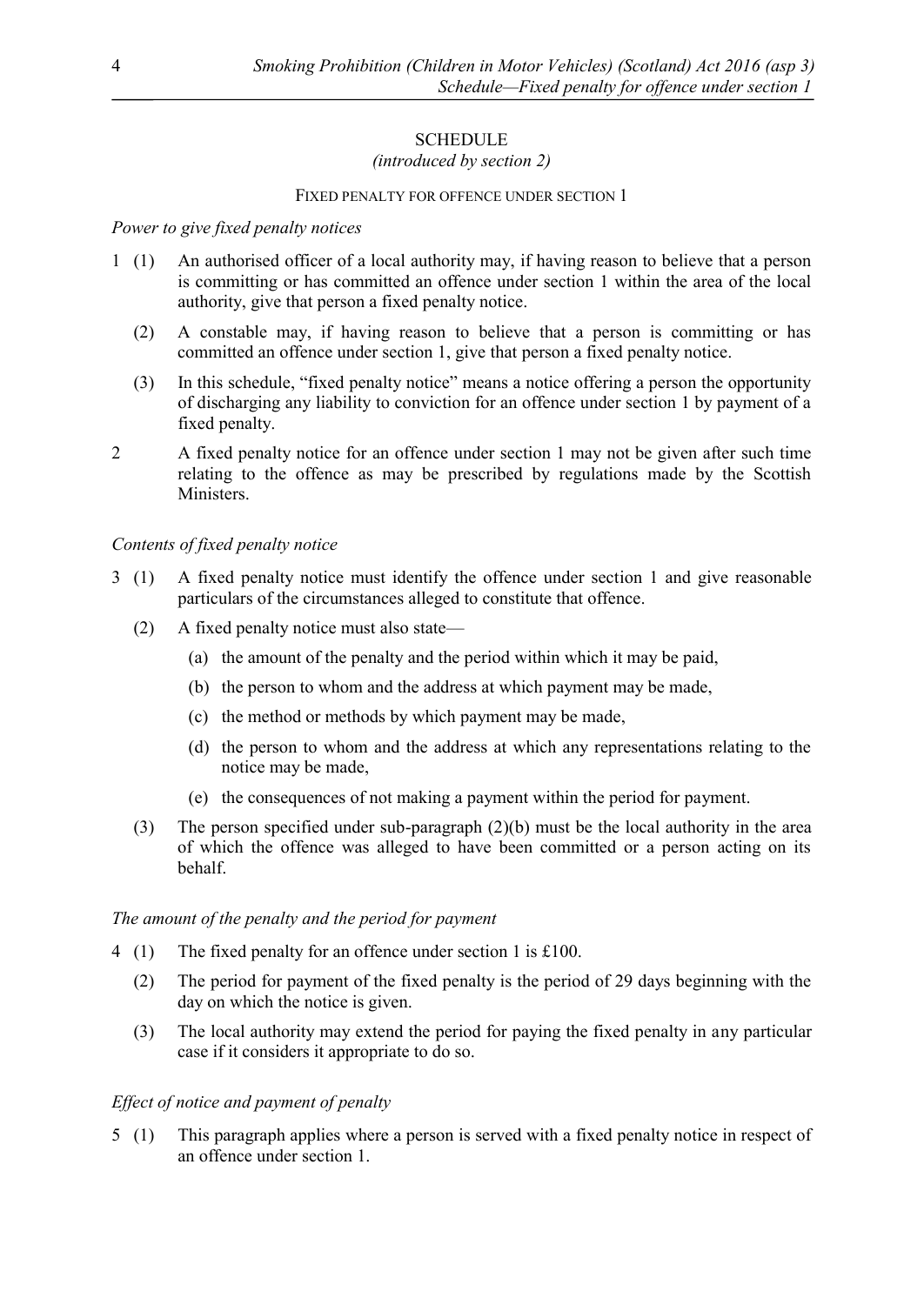- (2) No proceedings for the offence may be commenced before the end of the period for payment of the penalty.
- (3) No such proceedings may be commenced or continued if payment of the penalty is made before the end of that period or is accepted by the local authority after that time.
- (4) In proceedings for the offence, a certificate which—
	- (a) purports to be signed by or on behalf of a person having responsibility for the financial affairs of the local authority, and
	- (b) states that payment of an amount specified in the certificate was or was not received by a date so specified,

is sufficient evidence of the facts stated.

## *Request for hearing*

- 6 (1) A person to whom a fixed penalty notice has been given may, before the expiry of the period for payment of the penalty, give notice requesting a hearing in respect of the offence under section 1.
	- (2) A notice requesting a hearing under sub-paragraph (1) must be in writing and must be sent by post or delivered to the person specified under paragraph  $3(2)(b)$  in the fixed penalty notice at the address so specified.
	- (3) For the purposes of this paragraph and unless the contrary is proved, the sending of a notice by post is deemed to have been effected at the time at which the notice would be delivered in the ordinary course of post.
	- (4) Where a person has requested a hearing in accordance with this paragraph—
		- (a) the local authority must hold the hearing,
		- (b) the person authorised for the purpose by the local authority of the area in which the offence was committed must notify the procurator fiscal of the request, and
		- (c) the period for payment of the fixed penalty must be calculated so that the period beginning with the giving of the notice under this paragraph and ending with the receipt by the person who gave that notice of the decision reached at the hearing is left out of account.

### *Power to withdraw notices*

- 7 (1) If the local authority considers (whether after holding a hearing under paragraph 6 or not) that a fixed penalty notice which has been given ought not to have been given, it may give to the person to whom it was given a notice withdrawing the fixed penalty notice.
	- (2) Where a notice under sub-paragraph (1) is given—
		- (a) the local authority must repay any amount which has been paid by way of penalty in pursuance of the fixed penalty notice, and
		- (b) no proceedings are to be commenced or continued against that person for the offence in question.
	- (3) The local authority must consider any representations made by or on behalf of the recipient of the fixed penalty notice and decide in all the circumstances whether to withdraw the notice.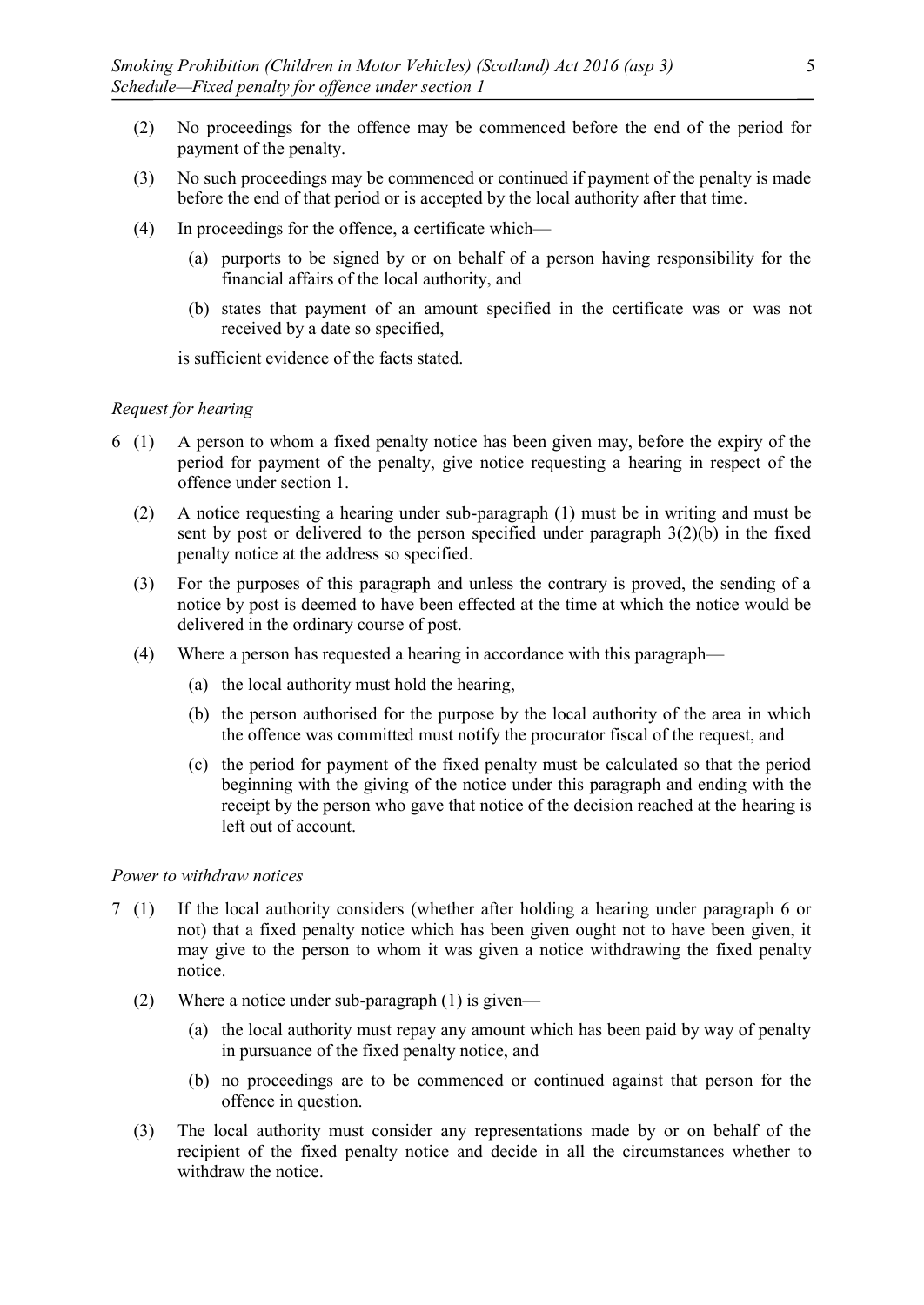# *Effect of prosecution on notice*

8 Where proceedings for an offence under section 1 in respect of which a fixed penalty notice has been given are commenced, the notice is to be treated as withdrawn.

# *Recovery of unpaid fixed penalties*

9 Subject to paragraphs 7 and 8, where a fixed penalty remains unpaid after the expiry of the period for payment of the penalty it is enforceable in like manner as an extract registered decree arbitral bearing a warrant for execution issued by the sheriff for any sheriffdom.

# *Judicial determination of enforcement of fixed penalty*

- 10 (1) A person against whom a fixed penalty bears to be enforceable under paragraph 9 may apply to the sheriff for a declaration that the fixed penalty is not enforceable on the ground that—
	- (a) the fixed penalty was paid before the expiry of the period for paying, or
	- (b) the person has made a request for a hearing in accordance with paragraph 6 and no hearing has been held within a reasonable time after the request.
	- (2) On an application under sub-paragraph  $(1)$ , the sheriff may declare—
		- (a) that the person has or, as the case may be, has not paid the fixed penalty within the period for payment of the penalty,
		- (b) that the person has or, as the case may be, has not requested a hearing in accordance with paragraph 6,
		- (c) that, where such a request has been made, a hearing has or, as the case may be, has not been held within a reasonable time after the request, and

accordingly, that the fixed penalty is or, as the case may be, is not enforceable.

# *General and supplementary*

- 11 The Scottish Ministers may make regulations about—
	- (a) the application by local authorities of fixed penalties paid under this schedule,
	- (b) the keeping of accounts, and the preparation and publication of statements of account, relating to fixed penalties under this schedule.
- 12 (1) Fixed penalty notices may not be given in such circumstances as may be prescribed by regulations made by the Scottish Ministers.
	- (2) The method or methods by which fixed penalties may be paid may be prescribed by regulations made by the Scottish Ministers.
	- (3) The Scottish Ministers may by regulations—
		- (a) modify paragraph 4(1) so as to substitute a different fixed penalty,
		- (b) modify paragraph 4(2) so as to substitute a different period for the period for the time being specified there.

<sup>©</sup> Crown Copyright 2016

Printed in the UK by The Stationery Office Limited under the authority and superintendence of Carol Tullo, the Queen's Printer for Scotland.